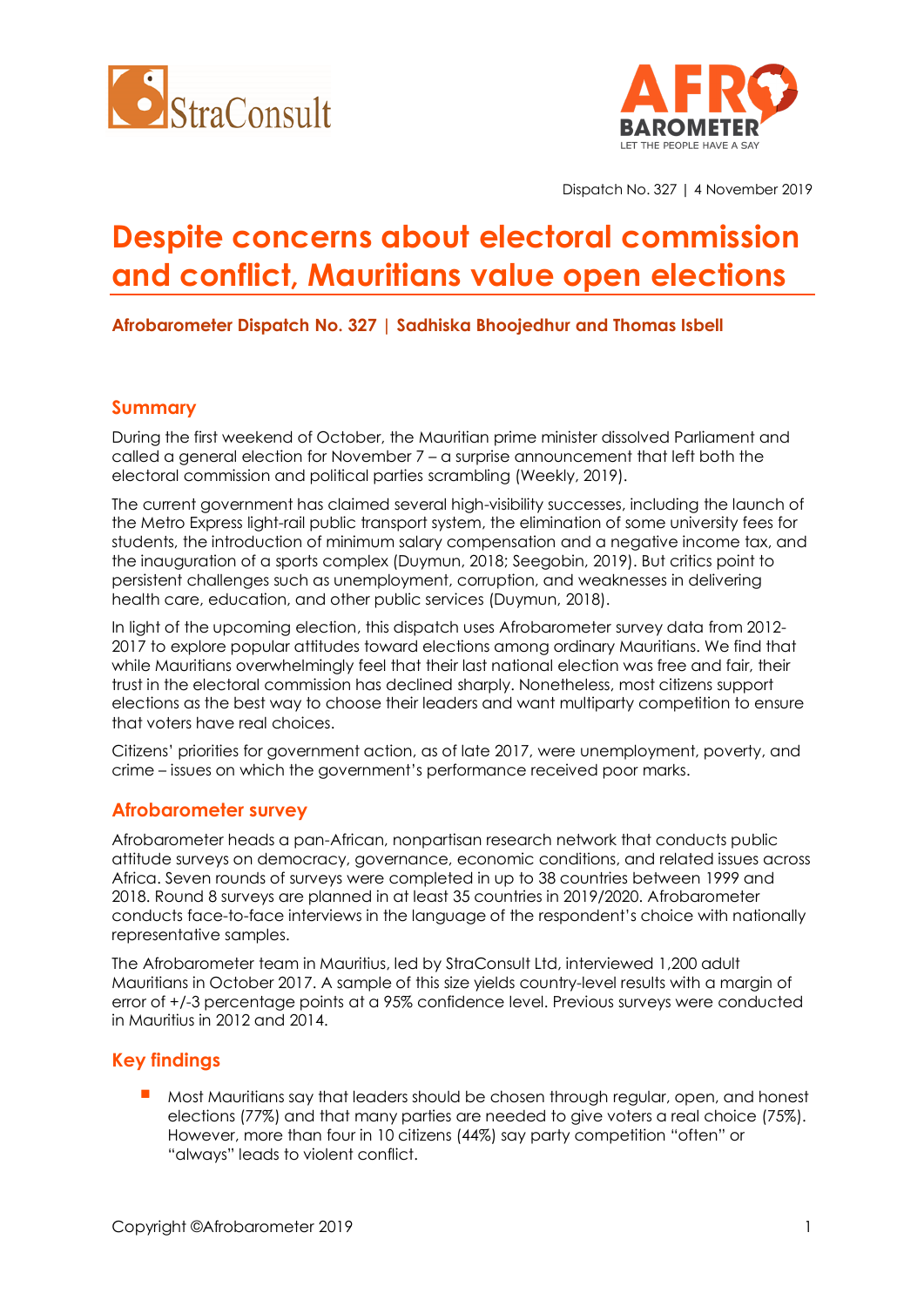

- Nine out of 10 Mauritians (90%) say the most recent national election, in 2014, was generally free and fair. But only half (49%) say they trust the electoral commission "somewhat" or "a lot" – a sharp drop from 78% in 2012.
- As of late 2017, Mauritians cited unemployment, poverty, and crime as the most important problems that government should address. On all three issues, only a minority of citizens approved of the government's performance.

### **Mauritians widely support elections and multi-party competition**

More than three-fourths (77%) of Mauritians believe that regular, open, and honest elections are the best way to choose their leaders, while fewer than one in five (18%) favour other methods (Figure 1).



**Figure 1: Support for choosing leaders through elections** | Mauritius | 2017

*Respondents were asked: Which of the following statements is closest to your view?* 

*Statement 1: We should choose our leaders in this country through regular, open, and honest elections.*

*Statement 2: Since elections sometimes produce bad results, we should adopt other methods for choosing this country's leaders.*

*(% who "agree" or "strongly agree" with each statement)*

Support for elections is higher among rural residents (81%) than urbanites (72%), and the economically best-off citizens are more likely to support elections (81%) than those who experienced high, moderate, or low "lived poverty"<sup>1</sup> (67%) (Figure 2). We find little difference by age group and gender, but Mauritians with no formal education are considerably more open to choosing leaders means other than elections (35%) than their more educated counterparts (17%-18%).

A similar three-fourths majority (75%) endorse multiparty competition, saying many parties are needed to give voters a real choice. One in five (20%) say political parties create division and confusion, and Mauritius doesn't need many of them (Figure 3).

**<sup>1</sup>** Afrobarometer's Lived Poverty Index (LPI) measures respondents' levels of material deprivation by asking how often they or their families went without basic necessities (enough food, enough water, medical care, enough cooking fuel, and a cash income) during the preceding year. For more on lived poverty, see Mattes, Dulani, & Gyimah-Boadi (2016).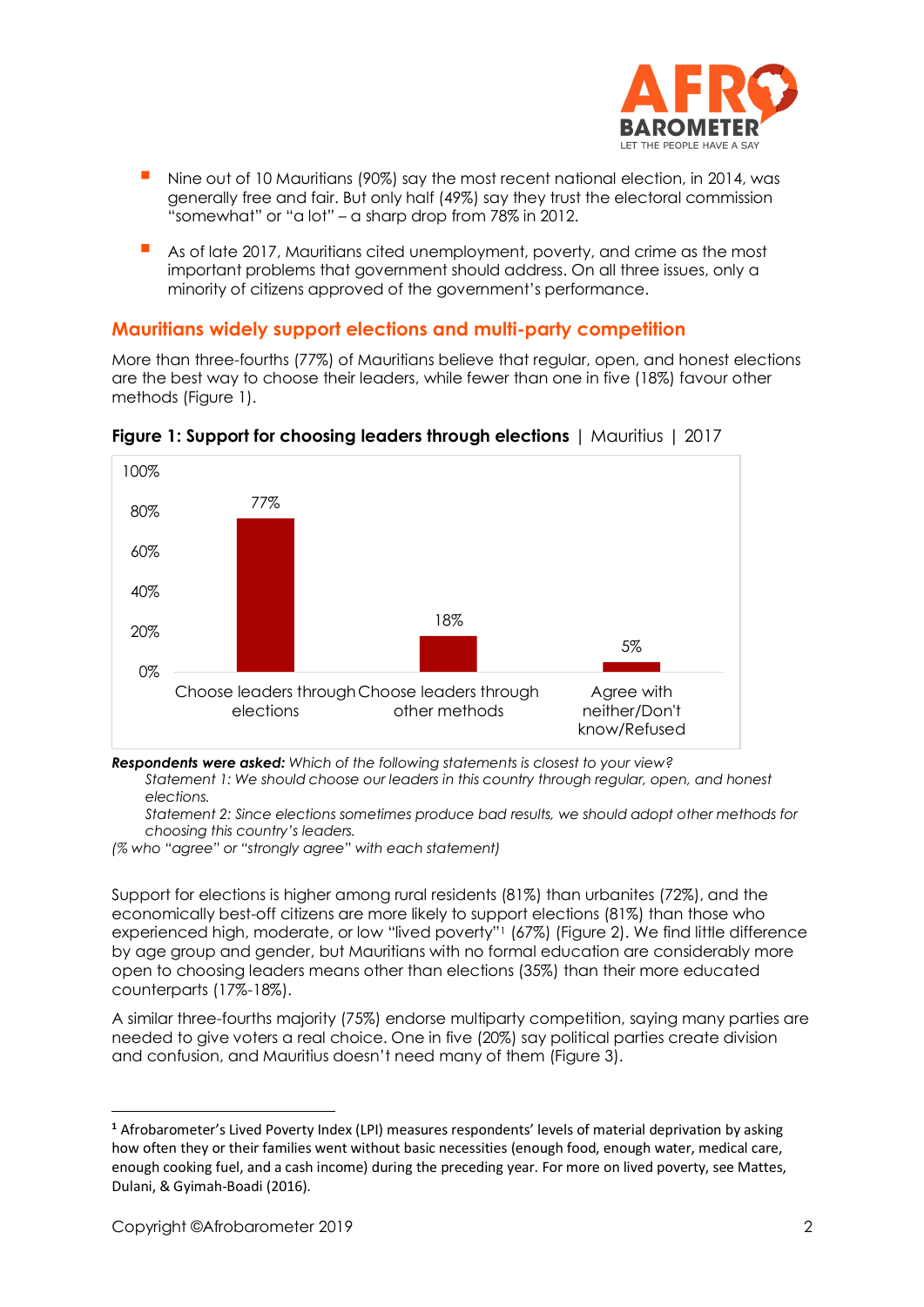





*Respondents were asked: Which of the following statements is closest to your view? Statement 1: We should choose our leaders in this country through regular, open, and honest elections. Statement 2: Since elections sometimes produce bad results, we should adopt other methods for choosing this country's leaders.*

*(% who "agree" or "strongly agree" with each statement)*



**Figure 3: Views on multiparty competition** | Mauritius | 2017

*Respondents were asked: Which of the following statements is closest to your view?* 

*Statement 1: Political parties create division and confusion; it is therefore unnecessary to have many political parties in Mauritius.*

*Statement 2: Many political parties are needed to make sure that Mauritians have real choices in who governs them.*

*(% who "agree" or "strongly agree" with each statement)*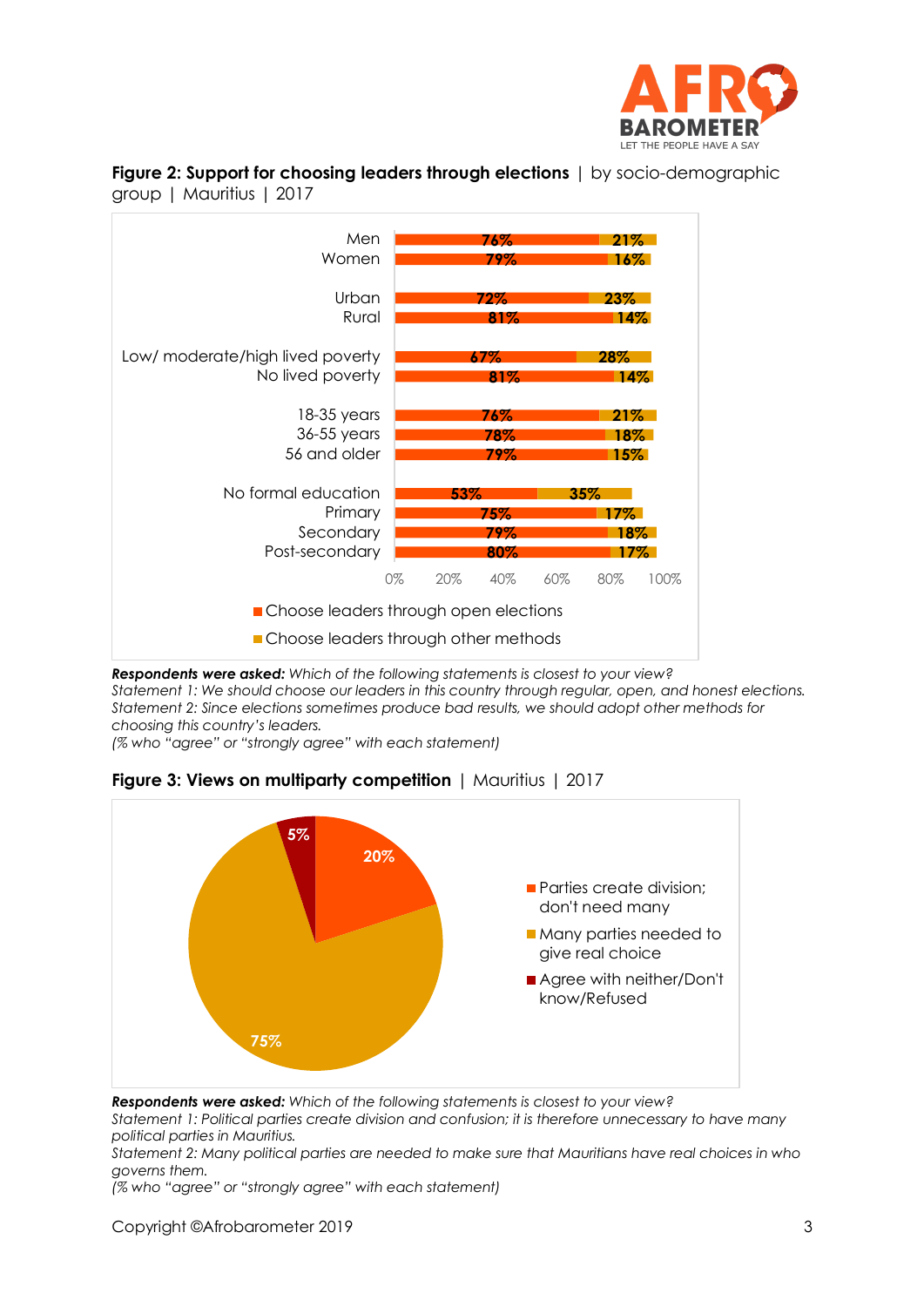

Regardless of who may come out on top in the upcoming election, three out of four Mauritians (74%) say that one must always obey the elected government (Figure 4).



**Figure 4: Obey government** | Mauritius | 2017

*Respondents were asked: Which of the following statements is closest to your view? Statement 1: It is important to obey the government in power, no matter who you voted for. Statement 2: It is not necessary to obey the laws of a government that you did not vote for. (% who "agree" or "strongly agree" with each statement)*

## **Lived experience of election quality**

Mauritians are overwhelmingly positive in their evaluation of their most recent national election, in 2014. Nine out of 10 (90%) say it was generally free and fair, including 63% who say it was "completely free and fair" (Figure 5).



**Figure 5: Freeness and fairness of 2014 national election** | Mauritius | 2017

*Respondents were asked: On the whole, how would you rate the freeness and fairness of the last national election, held in 2014?*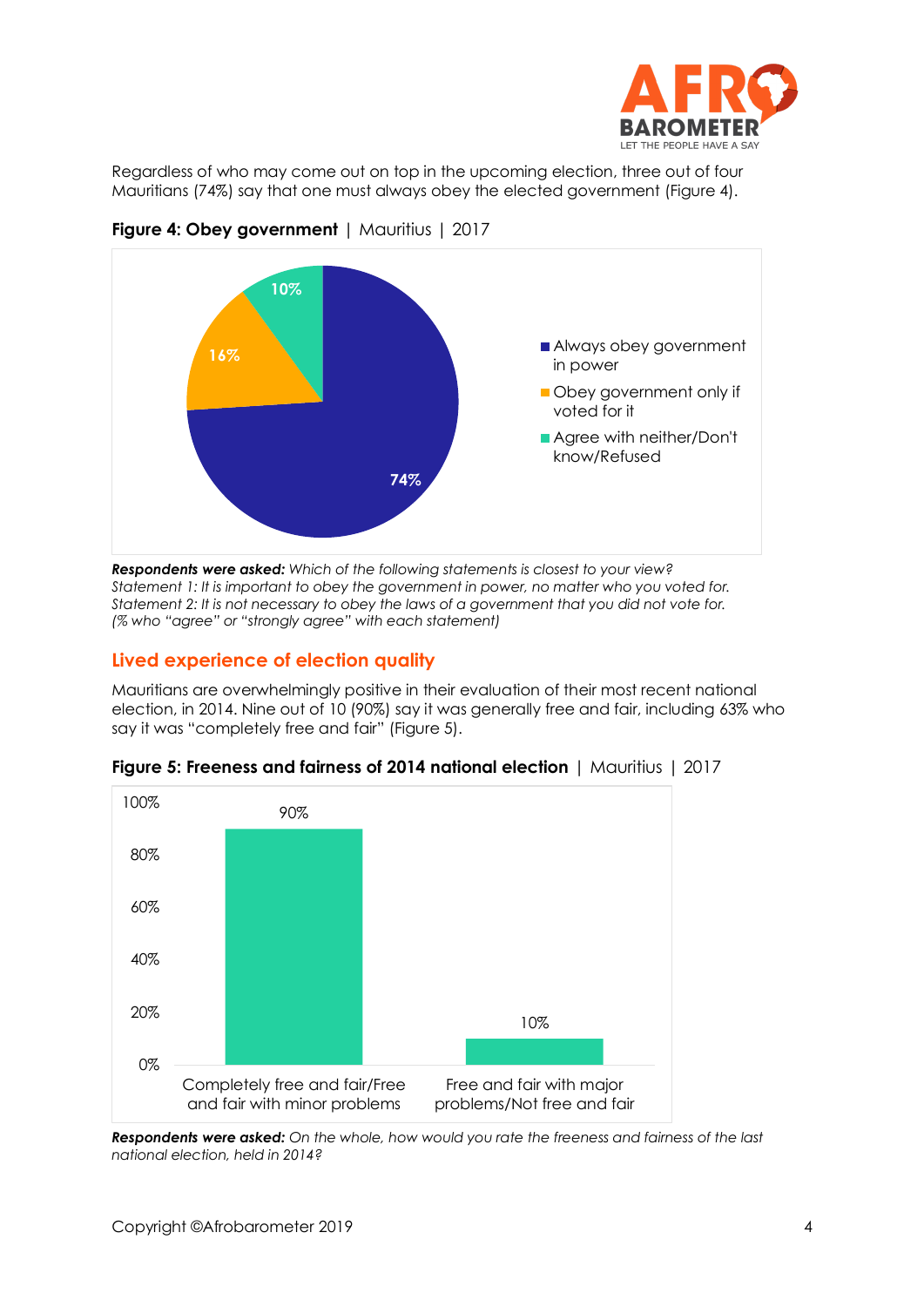

Two in three Mauritians (66%) say opposition candidates are "never" prevented from running in elections. About one in four say this happens "sometimes" (17%), "often" (4%), or "always (3%) (Figure 6).



**Figure 6: Opposition candidates prevented from running for office** | Mauritius | 2017

*Respondents were asked: In your opinion, during this country's elections how often are opposition candidates prevented from running for office?*

While most Mauritians favour having many political parties, more than four in 10 (44%) say party competition "often" or "always" leads to violent conflict (Figure 7). A slim majority (51%) say such conflict "rarely" or "never" happens.



**Figure 7: How often does party competition lead to violent conflict?** | Mauritius | 2017

*Respondents were asked: In your opinion, how often, in this country, does competition between political parties lead to violent conflict?*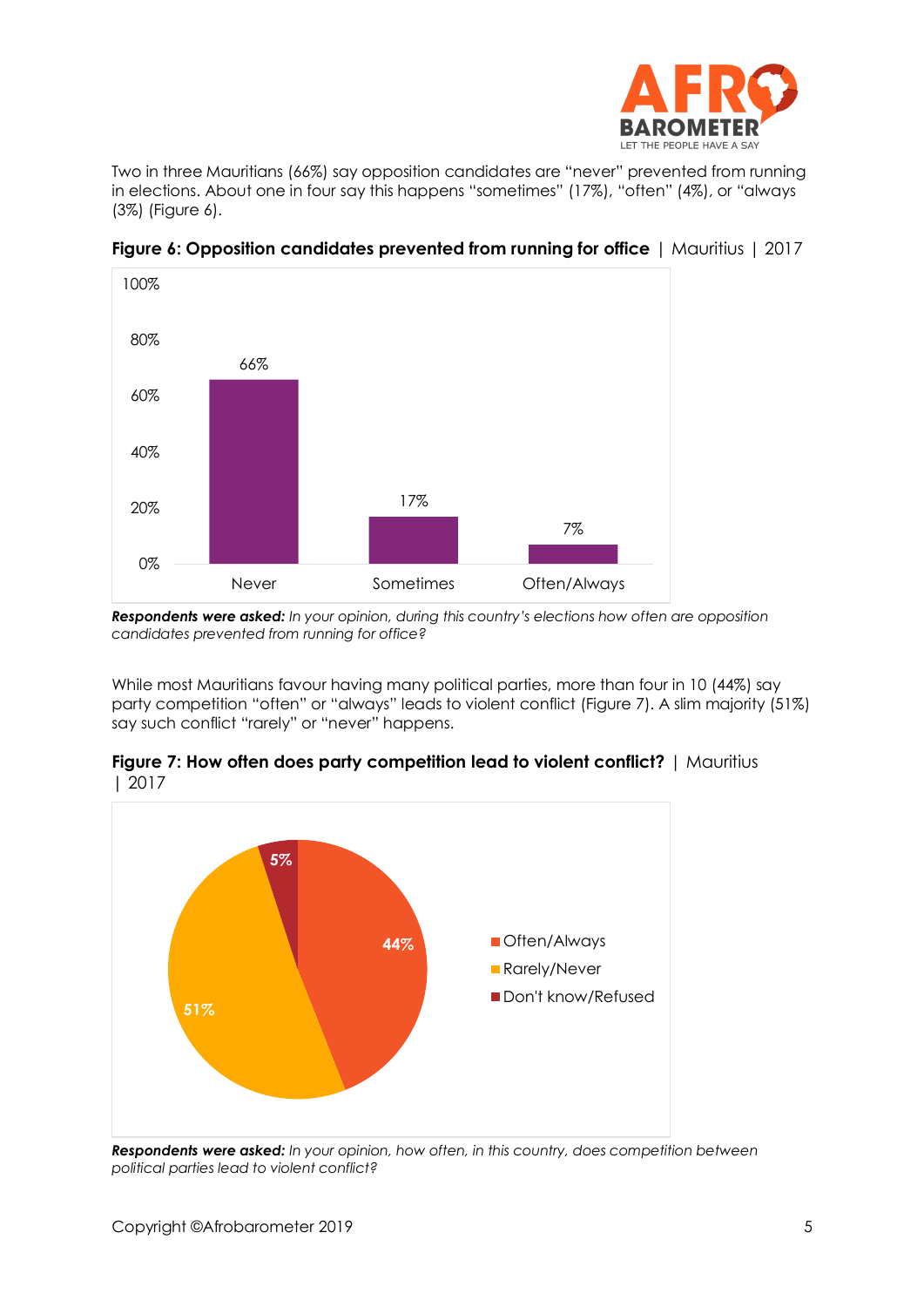

Despite their positive assessment of the most recent election, only half (49%) of Mauritians say they trust the Electoral Commission "somewhat" or "a lot" – a sharp drop in popular trust from 78% in 2012 and 71% in 2014. The proportion of citizens who say they trust the commission "just a little" or "not at all" has more than doubled, from 22% in 2012 to 51% (Figure 8).



**Figure 8: Popular trust in the national electoral commission**| Mauritius | 2012-2017

*Respondents were asked: How much do you trust each of the following, or haven't you heard enough about them to say: The Electoral Commission?*

### **What voters may be looking for in the upcoming election**

When asked what the most important issue is that government should address, Mauritians in late 2017 most commonly pointed to unemployment (cited by 65% as one of their three priorities). Substantial numbers of citizens also emphasize poverty (38%) as well as crime and security (33%) (Figure 9).





*Respondents were asked: In your opinion, what are the most important problems facing this country that government should address? (Note: Respondents could give up to three responses. Figure shows % of respondents who cite each problem among their three priorities.)*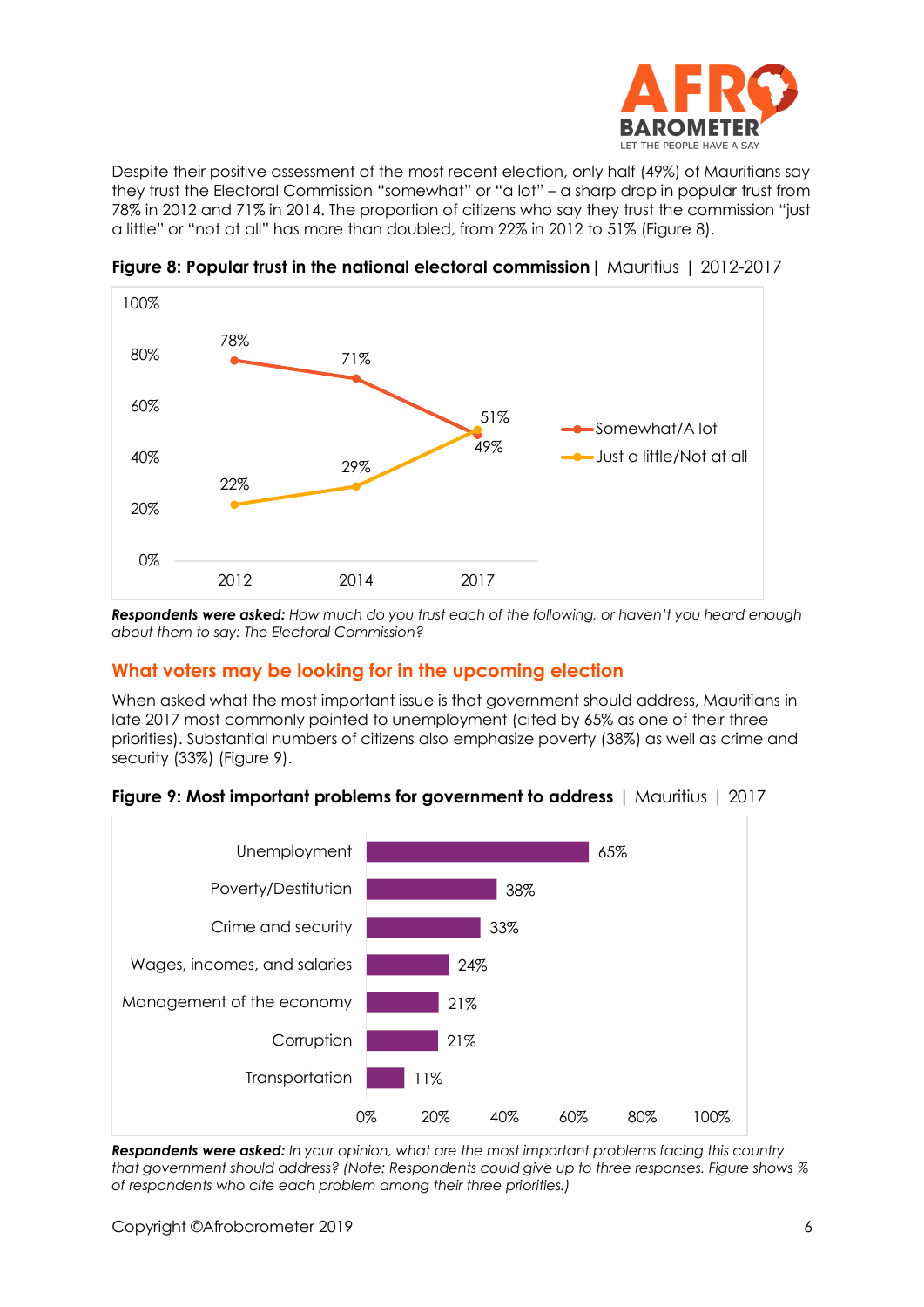

On these priority issues, Mauritians have been giving their government poor marks. While the most recent data are from 2017, responses over a five-year period show a clear negative trend in how citizens feel their government is doing on creating jobs and improving the living standards of the poor (Figure 10).

In the 2012 and 2014 surveys, the government whose performance was being evaluated was a Labour Party-led coalition, while the 2017 data reflect evaluations for the Militant Socialist Movement-led Alliance Lepep coalition. From 2012 to 2017, the share of respondents who said the government was doing "fairly well" or "very well" on job creation dropped from 46% to 27%.

This trend is echoed in how Mauritians evaluate their government's anti-poverty efforts, where approval dropped from 61% in 2012 to 35% in 2017.

On crime reduction, citizens' assessments actually improved modestly between 2014 and 2017 but remains very low, at less than one-third approval (29%).





*Respondents were asked: How well or badly would you say the current government is handling the following matters, or haven't you heard enough to say: Creating jobs? Improving living standards of the poor? Reducing crime?*

## **Conclusion**

Ahead of Mauritius' election, we review the most recent Afrobarometer survey data to explore citizens' attitudes and perceptions regarding elections. We find that most Mauritians support elections and multiparty competition, although a substantial minority believe that

Do your own analysis of Afrobarometer data – on any question, for any country and survey round. It's easy and free at www.afrobarometer.org/online-data-analysis. such competition often leads to violent conflict. Most see the last national election as having been generally free and fair, but even so, only half of Mauritians trust the electoral commission.

With regard to issues that may motivate voters, Mauritians generally emphasize unemployment, poverty, and crime as the

most important problems that government should address. On all three issues, citizens gave the government poor performance evaluations in late 2017.